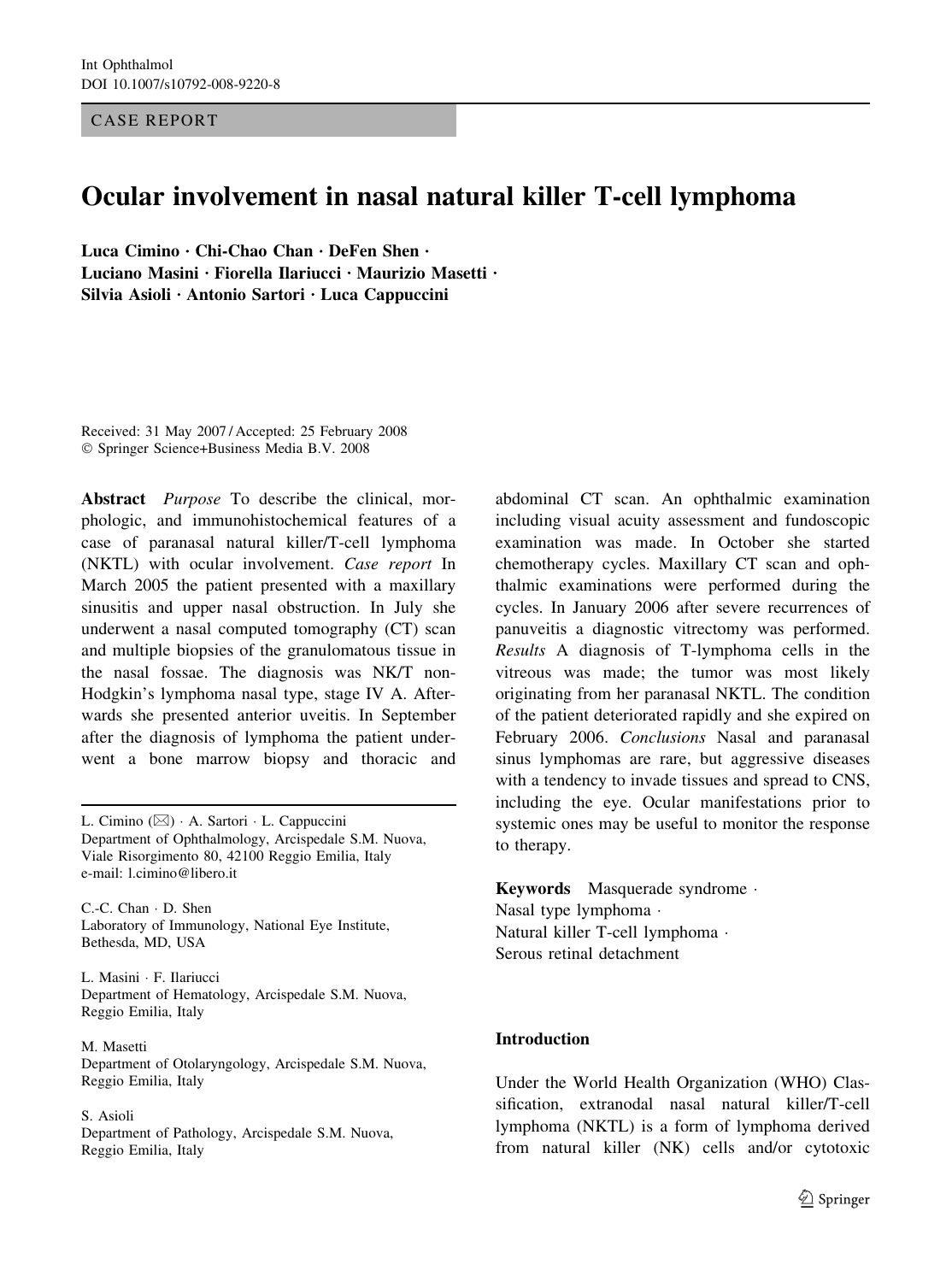T-lymphocytes that typically involves the nasal cavity and paranasal sinuses [\[1\]](#page-4-0). Nasal NKTL is a definitive diagnostic entity included in the WHO lymphoma classification [\[2](#page-4-0)]. It is a disease common among Oriental, Native American, and Hispanic patients, and is associated with the Epstein-Barr virus (EBV) [[3](#page-4-0)]. More than 70% of cases localize in the nasopharyngeal region, although extranasal and disseminated disease can occur [\[4](#page-4-0)]. Owing to anatomic proximity, nasal NKTL can lead to ocular complications. However, ocular complications in pathologically confirmed cases are rarely reported [\[5](#page-4-0), [6\]](#page-4-0).

Intraocular lymphomas of non-B-cell type are rare and represent approximately 1–3% of all lymphoproliferative lesions in this site  $[7-10]$ . Furthermore, lymphomas expressing NK-cell markers are known to have a highly aggressive behavior and a poorer prognosis than B-cell lymphoma or T-cell lymphoma [\[10–12](#page-4-0)]. We present the clinical, morphologic, immunohistochemical, and molecular features of a case of paranasal NKTL with ocular involvement.

### Case report

A 54-year-old Caucasian female presented in March 2005 with a maxillary sinusitis and upper nasal obstruction. She was treated with antibiotics. Two months later she developed hypo-anesthesia of the palate durum and upper lip. A computed tomography (CT) scan in July 2005 showed abundant tissue in the nasal fossa and in the left maxillary sinus. She underwent multiple biopsies of the granulomatous tissues in the nasal fossae and was finally diagnosed with NK/T non-Hodgkin's lymphoma nasal type, stage IV A, EBV positive in September 2005. At the same time she showed left hand paraesthesia. Immediately after the nasal biopsies she presented anterior uveitis in the right eye (RE) and was treated with topical dexamethasone.

From the end of September and early October, her sinus CT demonstrated thickening maxillary mucosa in the right and was full of isodense soft tissue in the left maxillary sinuses. Furthermore, there was a thickening of fossae nasalis mucosa and demineralized turbinate. Reactive lymph nodules were also detected by mammography. The thoracic and abdominal CT scans as well as bone marrow biopsy were all negative. Ophthalmic examination disclosed visual

acuities of 0.2 in RE and 1.0 in left eye (LE). Fundoscopic examination revealed vitritis and retinochoroideal infiltration (non-rhegmatogenous detachment) in RE and normal in LE (Figs.  $1-2$ ).

On 7 October 2005, the patient received chemotherapy (CHOP = cyclophosphamide, vincristine, adriamycin, prednisolone) in 14-day cycles plus central nervous system (CNS) prophylaxis with 10 mg/week (for 5 weeks) methotrexate. On 31 October after two chemotherapy cycles her maxillary CT showed significant improvement in spite of remaining lower opacities in the left maxillary sinus and nasal fossa. The right maxillary sinus opacity had totally disappeared. The patient had also a favorable ophthalmic response with improving vision to 0.6 in RE and significant decrease of vitritis and retinochoroideal infiltration. The LE was normal. On 21 November, after the fourth cycle of CHOP, she had a negative total body positron emission tomography (PET). The therapeutic plan was continuous chemotherapy with eight CHOP 14-day cycles after radiotherapy.

On 19 December after the sixth cycle of CHOP, the patient developed a recurrent non-granulomatous panuveitis in both eyes ( $RE > LE$ ) with vitritis 2+ in RE, and she was treated with systemic corticosteroid without any response. After the seventh CHOP cycle (2 January 2006), the patient's clinical symptoms worsened with fever accompanied by increased swelling of the right periorbital and facial area. She also presented with intense vitreitis 3+ RE. On 17 January the patient underwent systemic workup including normal thorax CT scan and negative blood culture. Spinal cord fluid was positive for EBV.

A diagnostic vitrectomy was performed on 25 January. The specimen was evaluated at the National Eye Institute, Bethesda, MD, and disclosed a few atypical large lymphoid cells (Fig. [3\)](#page-3-0) admixed with many erythrocytes and some inflammatory cells (macrophages, small lymphocytes and occasional neutrophils). The atypical lymphoid cells stained positive for CD3 and CD56, negative for CD20, and were detected to have TCR-gamma gene rearrangements using the primer pairs of T- $\gamma$  177/178 (Fig. [4](#page-3-0)). The sample contained high levels of IL-10 (743 pg/ml), IL-6 (311 pg/ml), and TGF- $\beta$  (1,185 ng/ml). Vitreous was found positive for EBV DNA when performed in the hospital of Reggio Emilia (PCR method). A diagnosis of T-lymphoma cells in the vitreous was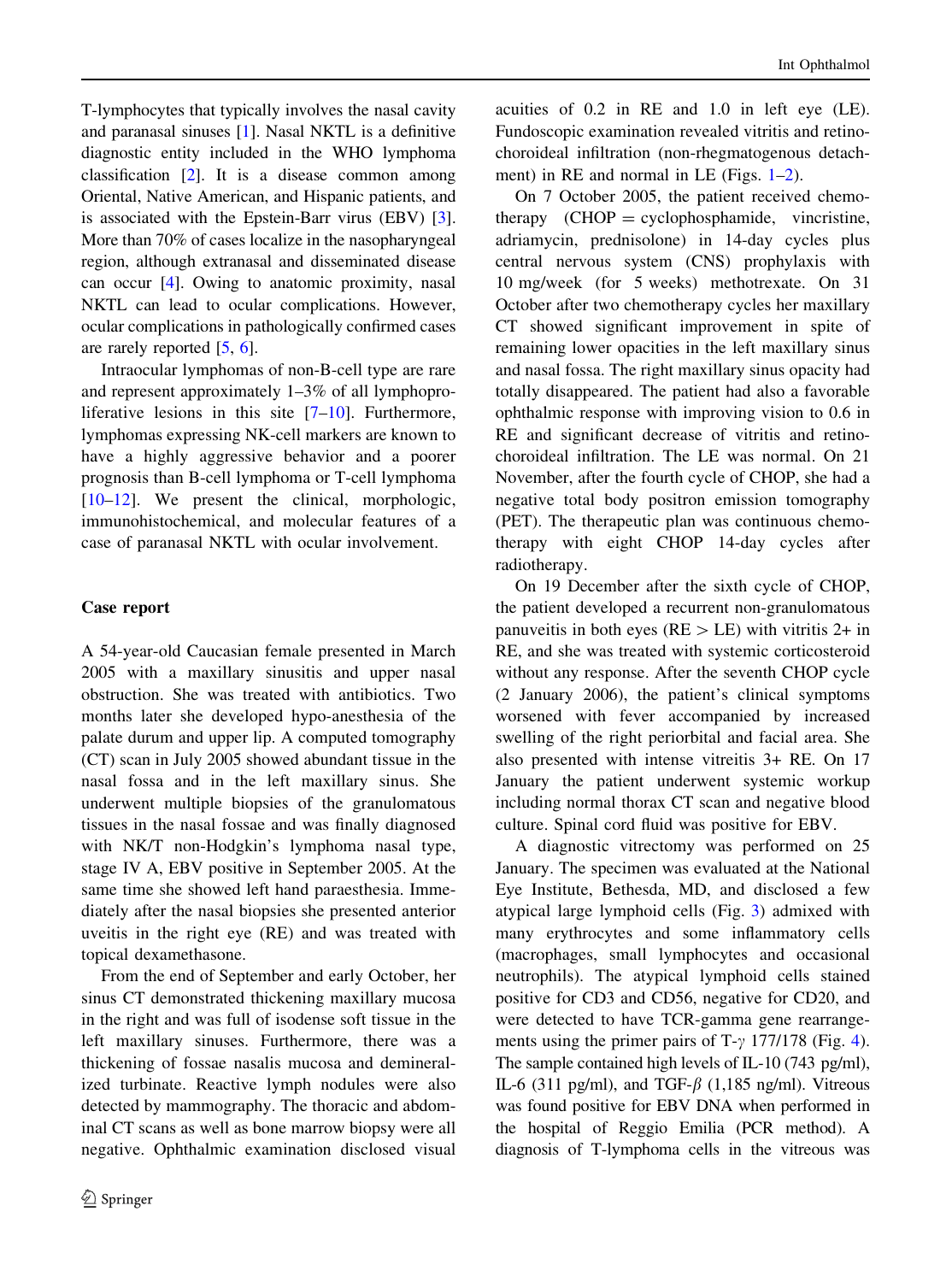<span id="page-2-0"></span>



Fig. 2 Right eye fundus (in mydriasis). The fundus examination confirmed retinal and choroideal serous detachment in the right eye

made; the tumor was most likely originating from her paranasal NKTL. The high vitreous levels of TGF- $\beta$ and IL-10 as well as immunoreactivity against CD56 and positive  $TCR-\gamma$  rearrangements supported the diagnosis. Unfortunately, the patient's condition deteriorated rapidly with the development of liver and kidney failure. She expired on 4 February 2006.

## Discussion

According to the WHO classification, extranodal NKTL, nasal and paranasal type, is characterized by a lymphoid infiltrate of varying morphology composed primarily of NK cells (CD56+) [[1,](#page-4-0) [2](#page-4-0)]. The cellular infiltrate generally demonstrates evidence of EBV infection [\[3](#page-4-0)]. The nasal type is the most common site of this malignancy, explaining the use of the term nasal type in the WHO nomenclature. Nasal NKTL is more frequent in Asia and Central America, and is relatively rare in the US and Europe [[13\]](#page-4-0). Lymphomas arising primarily in the nasal cavity are mostly of T-cell origin and those in the paranasal sinus are more of B-cell origin [[14\]](#page-4-0). Primary nasal lymphomas are mostly of NK cell origin. Interestingly, our patient presented with maxillary sinus lymphoma of NKTL classification.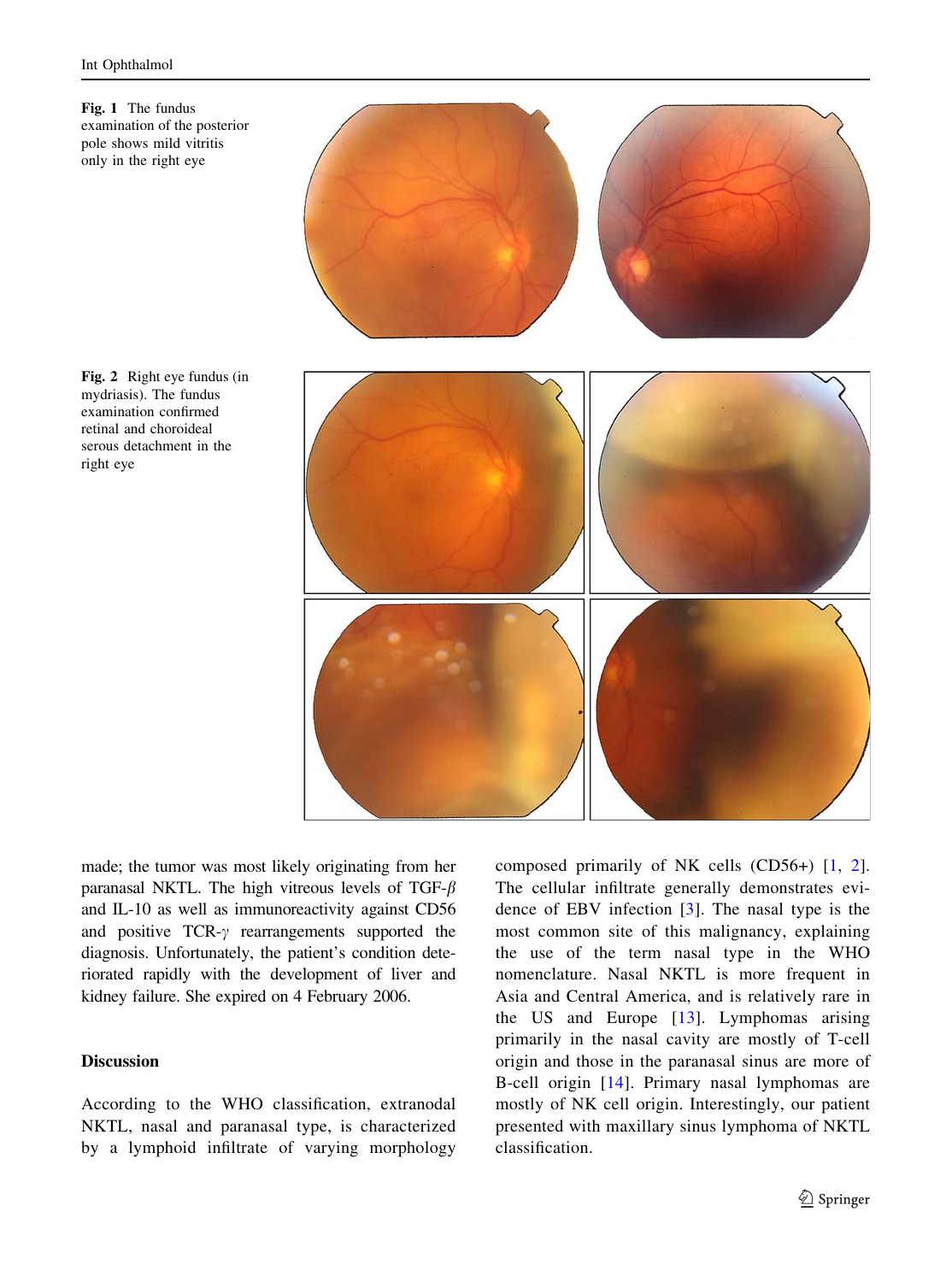<span id="page-3-0"></span>Fig. 3 Vitreous sample illustrates few large atypical lymphoid cells with large polymorphic nuclei and scanty basophilic cytoplasm





Fig. 4 PCR amplification shows TCR-gamma gene rearrangements in the lymphoma cells from the vitreous (NIH; Bethesda, MD)

Non-Hodgkin's lymphoma of the paranasal sinus is an uncommon presentation of extranodal lymphoma. Its natural history, treatment and prognosis have been infrequently characterized; however, a tendency to involve the CNS has been reported [\[15](#page-4-0)]. The incidence of CNS involvement ranges from less than 1 to 30%  $[16-19]$ . In a recent study of 44 patients with paranasal sinus lymphoma from British Columbia, Canada, 84% was diagnosed with diffuse large B-cell lymphoma and 8% with NKTL [\[15](#page-4-0)]. Introduction of intrathecal chemoprophylaxis was associated with improvement of overall survival from 20 to 51% and of disease-specific survival from 40 to 65%. It is not surprising that nasal and paranasal sinus lymphomas are aggressive diseases with a tendency to invade tissues and metastasize to CNS. Since primary CNS lymphoma is closely related to primary intraocular lymphoma and the close location between nasal cavity, paranasal sinus, and the eye, it is predictable to observe ocular metastasis.

Intraocular T-cell or NKT cell lymphomas are extremely rare and mostly represent a secondary manifestation of either a cutaneous or systemic lymphoma [[20\]](#page-4-0). In a large series of 24 cases with primary nasal and paranasal sinus NKT lymphoma, six patients suffered from vision-threatening complications of uveitis/vitritis and orbital involvement including one with rhegmatogenous retinal detachment and one with macular hole [\[4](#page-4-0)]. Therefore, ocular complications were relatively high (25%) and required ophthalmic treatment. Generally, the prognosis was grave, but remission could still be achieved with aggressive combined chemotherapy and radiotherapy. Our patient also presented with ocular prior to systemic manifestations. Baseline and regular